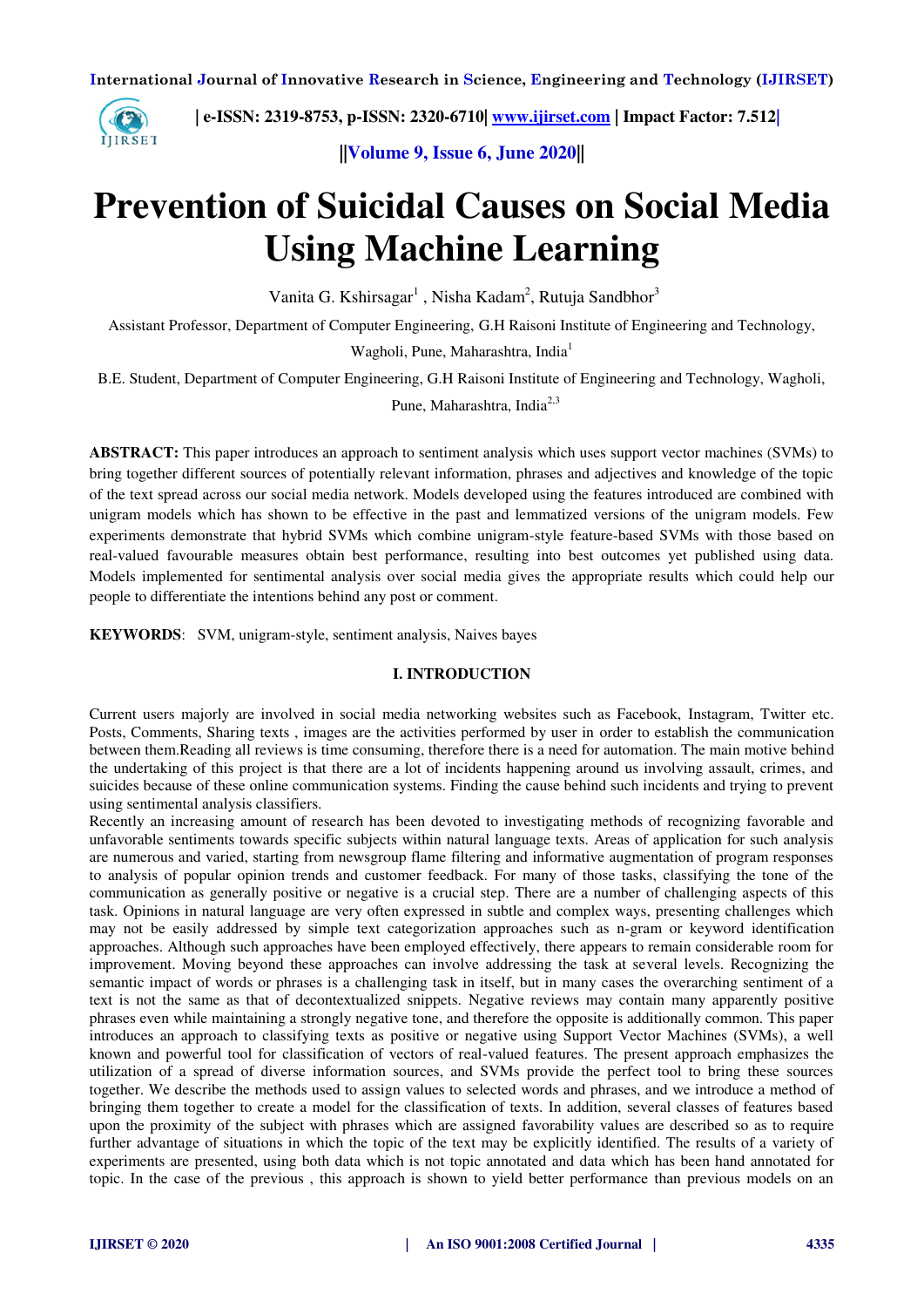

 **| e-ISSN: 2319-8753, p-ISSN: 2320-6710| [www.ijirset.com](http://www.ijirset.com/) | Impact Factor: 7.512|**

# **||Volume 9, Issue 6, June 2020||**

equivalent data. In the case of the latter, results indicate that our approach may leave further improvements to be gained given knowledge of the subject of the text.

# **II. RELATED WORK**

[1]With emergence development of the Web 2.0, there is a huge amount of textual content over the internet including news articles and historical documents, with a notable increase after the rise of social media, such as Twitter platform. More people start to express their feelings and opinions across the internet and various social media. This led to an increase in the number of user-generated sentences containing sentiment information. Investigating new methods to gain different insight into how people feel and respond to different situations is inevitable. This paper compares the performance of different machine learning and deep learning algorithms, in addition to introducing a new hybrid system that uses text mining and neural networks for sentiment classification. The dataset used in this work contains more than 1 million tweets collected in five domains. The system was trained using 75% of the dataset and was tested using the remaining 25%. The results show a maximum accuracy rate of 83.7%, which shows the efficiency of the hybrid learning approach used by the system over the standard supervised approaches. [2]Sentiment analysis is a process of analyzing a piece of text written by a writer to identify and classify the opinions buried in that text and to determine whether the views of the writer about the topic is positive, negative, or neutral. Yelp is a review forum which provides reviews on local businesses. Users from anywhere in the world can post reviews and rate any business in this social networking site. In this paper, the textual yelp reviews of businesses are analyzed to assign a probability for the review as having positive or negative sentiment. The data considered for the sentiment analysis are the reviews on restaurants about food, service, price and ambience. Machine learning algorithms in the nltk library of python can prove to be very useful in any such research on Natural Language Processing and the library has been used extensively in this work. Each algorithm used has been analyzed and has been compared on the basis of their efficiency (confidence). [3] As there is a exponential growth of social networks and due to large usage of social media, there is a increasing demand for data in the web for the users which leads to recent trends and ideas in the field of research. The users will be eagerly using these data for the future purpose and get information about the opinions of others thus there is a need of automatic summarization of opinion of the web users. Opinion Mining is a process of extracting and analyzing people's opinion regarding the given object and Sentiment Analysis explains about the hidden sentiments in the opinions. A most important challenge in this is to identify the sentiments and aspects and then perform the data classification based on these features and this process is called aspect based feature extraction. Opinion summarization can be done using machine learning such as maximum entropy, naive bayes, Support vector machine (SVM) model and, Random forest technique. The data sources to be taken for the proposed method are from customer review of product. In this paper experiments were conducted to compare the performance of proposed iterative decision tree method against other machine learning algorithms like SVM, Baseline, and Naive Bayes. [4] In the recent few years several efforts were dedicated for mining opinions and sentiment automatically from natural language in online networking messages, news and business product reviews. In this paper, we have explored sentiment orientation considering the positive and negative sentiments using film user reviews. We applied the technique Naive Bayes' classifier.). We have performed the sentiment analysis on the reviews using the algorithms like Naive Bayes, Linear SVM and Synthetic words. Our experimental results indicate that the Linear SVM has provided the best accuracy which is followed by the Synthetic words approach. The result also evaluate that the highest accuracy rate is of drama. [5] The modern era internet is full of information pertaining to opinion of people through applications such as social media, micro blogging sites, review sites, personal blogs etc. Sentimental analysis is an area in text mining where opinion of people can be analyzed and classified into positive, negative or neutral. In this work, the sentiments of the tweets or reviews published in the twitter is identified by searching for the particular keyword in tweets and then evaluate the polarity of the tweets as positive and negative. The sentiments of the tweets that are tweeted on a twitter evaluated based on feature selection of each score words. In order to select the best features Naive Bayes Classifier (NBC) is used for training and testing the features of a words and also evaluating the sentiment polarity of each tweets. Performance evaluation parameters such as accuracy, precision and time is taken into consideration and compared with three machine learning classifiers, namely, Random Forest, Naive Bayes and Support Vector Machine (SVM).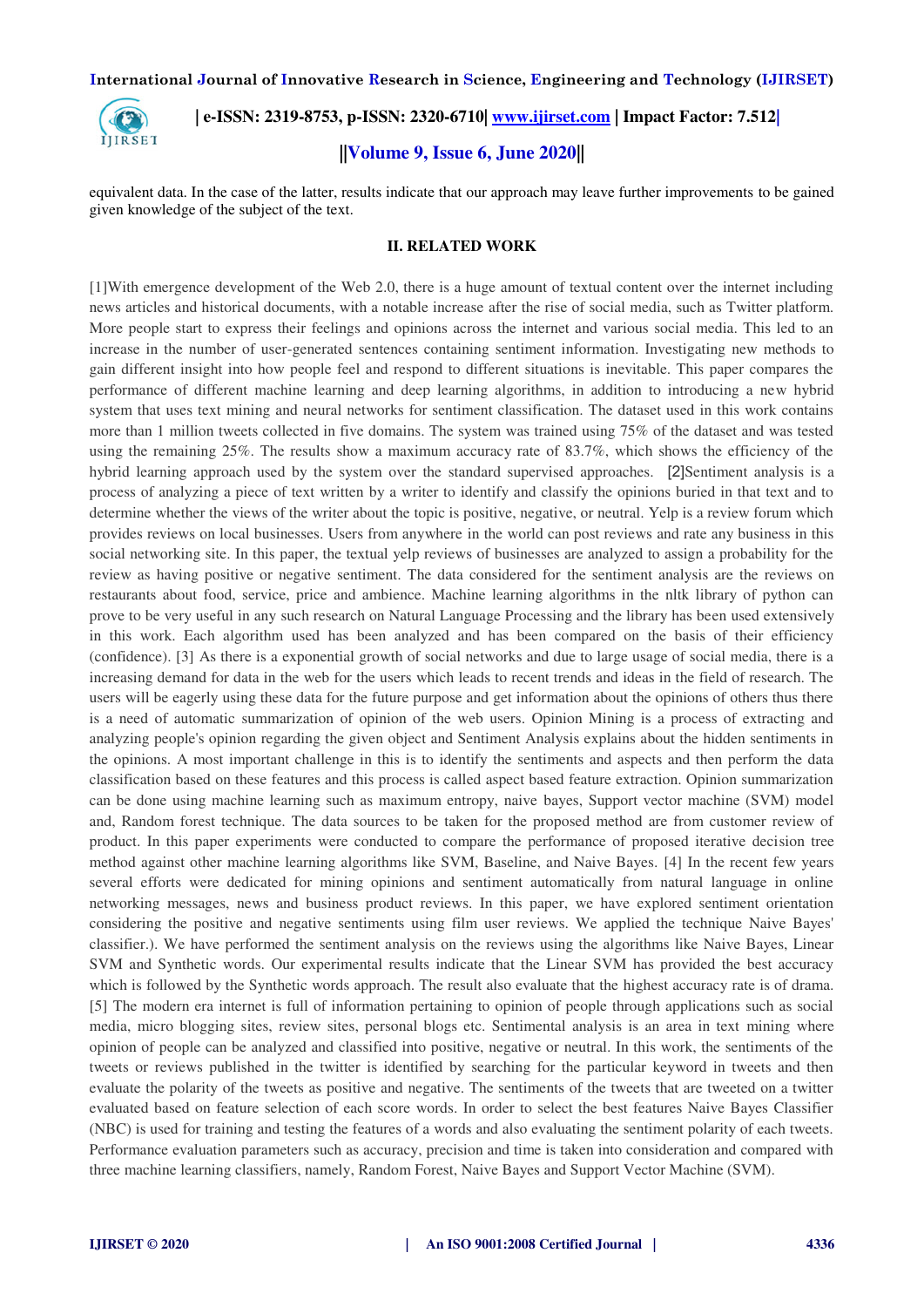

 **| e-ISSN: 2319-8753, p-ISSN: 2320-6710| [www.ijirset.com](http://www.ijirset.com/) | Impact Factor: 7.512|**

**||Volume 9, Issue 6, June 2020||** 

#### **III. PROPOSED SYSTEM**

A continual challenge in the task of sentiment analysis of a text is to focus on those aspects of the text which are in some way representative of the tone of the whole text. In the past, work has been done in the area of characterizing and categorizing words and phrases according to their emotive tone but in many domains of text, the individual phrases may belittle related to the overall sentiment expressed by the text. Sources of misleading phrases include what one refer to as "thwarted expectations" narrative, where emotive effect is attained by emphasizing the contrast between what the reviewer expected and what the actual experiences..For example, in the recorded data used the sentence.Other rhetorical devices which tend to widen the gap in emotional tone between what is said locally in phrases and what is meant globally in the text include the drawing of contrasts between sarcasm, understatement, and digressions, all of which are used in abundance in many different domains.The motivation of the present research has been to incorporate methods of measuring the content of phrases which may cause mental harm leading to physical casualty such as suicides, mental instability or disturbance, trauma. In the proposed system, we will retrieve tweets from twitter using twitter API based on the query. The collected tweets will be subjected to preprocessing. We will then apply the supervised algorithm on the stored data. The supervised algorithm used in our system is Support Vector Machine (SVM). The proposed system is more effective than the existing one. This is because we will be able to know how the statistics determined from the representation of the result can have an impact in a particular field.



**Figure 1: Block Diagram Of system architecture** 

#### **IV. METHODS AND ALGORITHMS**

The sentiment posted or commented in the page is classified into classes by the machine learning based approach using classification techniques. The two categories of these machine learning techniques are:

- a. Unsupervised learning: There is no category involved and the targets are not provided by them at all. Thus, clustering is considered to be an important factor here.
- b. Supervised learning: The labeled dataset is used to develop this method. When the classification approach is to be designed, the labels are provided to the model. For getting significant outputs when going through decision making these labeled datasets are trained.

Naive Bayes (NB), Maximum Entropy (ME), and Support Vector machines (SVM) are the widely used machine learning techniques for sentimental classification.

A. Naive Bayes Classifier (NB)

The considerable numbers of features are utilized in feature vector through Naïve Bayes classifier. Since these features are independent equally, analyzing them exclusively is important. The mathematical representation of conditional probability for Naive Bayes is given as:

 $(X|y) = \Pi m i = 1 P(xi|y)$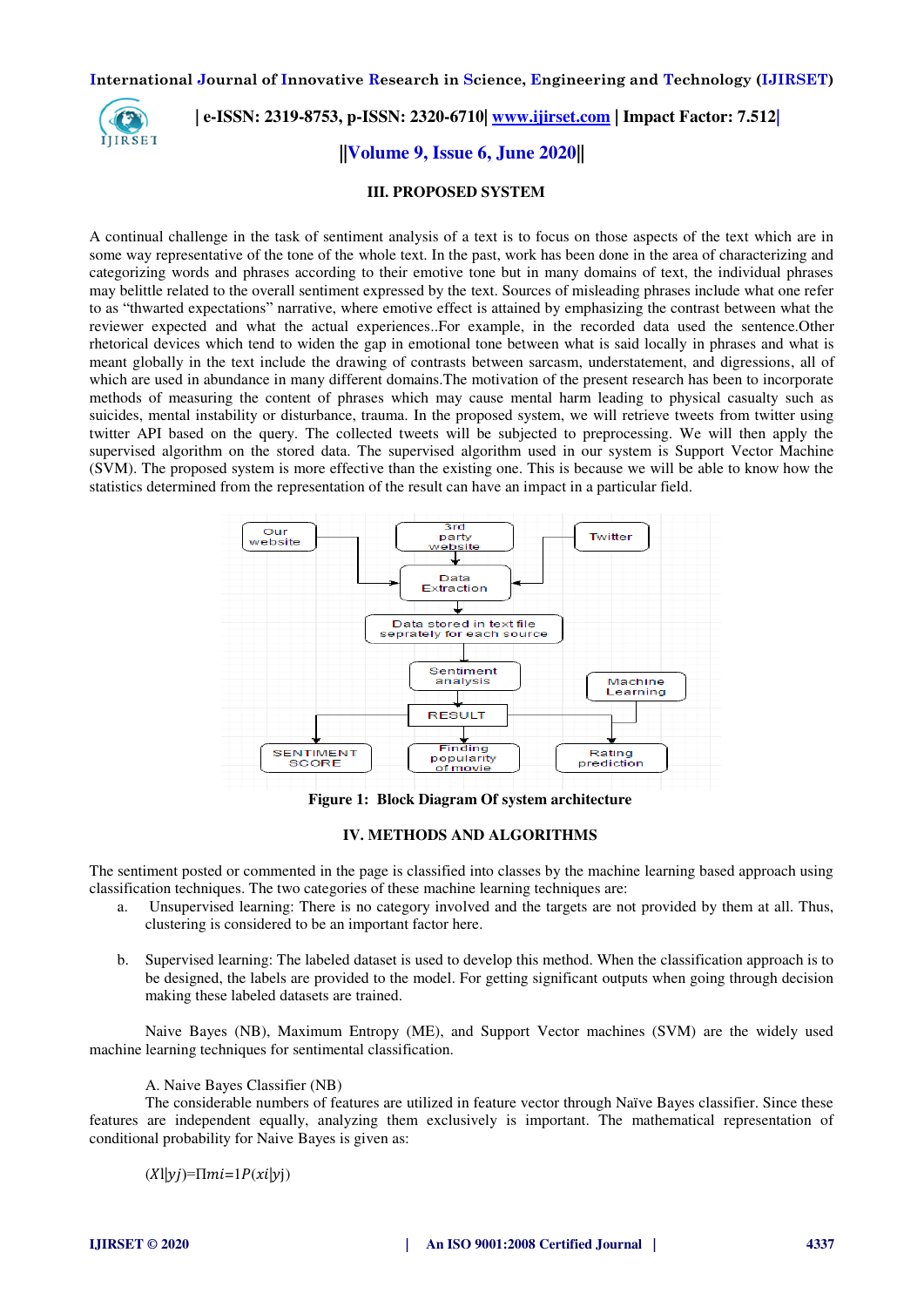

 **| e-ISSN: 2319-8753, p-ISSN: 2320-6710| [www.ijirset.com](http://www.ijirset.com/) | Impact Factor: 7.512|**

# **||Volume 9, Issue 6, June 2020||**

A feature vector denoted by "Xl" is included here which is defined by  $Xl = \{x1, x2, \ldots, xm\}$ . The class label is represented by yj. The classification of different types of independent features such as positive and negative keywords, emoticons and emotional keywords is done efficiently using NB. The relationships amongst features are not considered in NB classifier. Thus, the relationships which exist among emotional keyword, negation words and speech tag are not utilized in it.

#### B. Support Vector Machine Classifier (SVM)

Huge margin is used for classification through SVM classifier. A hyperplane is used to differentiate the posts. A function is implemented by SVM as:

$$
g(XS)=v_{W}T\varphi(XS)+b_{V}
$$

The feature vector is denoted in the above equation by "XS", weights vector by " $v_w$ " and the bias vector by "b\_v". The non-linear mapping which transforms information space to high dimensional feature space is denoted by φ(). On the training set, w" and "b" are recognized automatically. A linear kernel is applied for classification in this approach.

#### C. Maximum Entropy Classifier (MEC)

No assumptions are considered in maximum entropy classifier with respect to the relationship amongst features. The conditional distribution of class label is estimated by maximizing the entropy of system through this classifier.

## D. Ensemble classifier (EC)

Different kinds of ensemble classifiers are developed. For performing the best classification, all the features of all the best classifiers are utilized in this classifier. Naive Bayes (NB), Maximum entropy (MEC) and SVM are the three approaches utilized by the base classifiers. Depending upon the output of larger parts of classifiers, their classification is done.

The two sets of data needed within machine learning approaches are the set used for training and the set used for testing. The training dataset is collected to initiate machine learning. The training data is used in the next step for training a classifier. Selecting the feature is an imperative decision to be made after the selection of a supervised classification approach. The representation of documents can be known through this. During sentiment classification, the most commonly used features included opinion word, speech information, negations and term presence with a degree measure of frequency.

#### **V. RESULT**



**Fig 2: Sentiment analysis**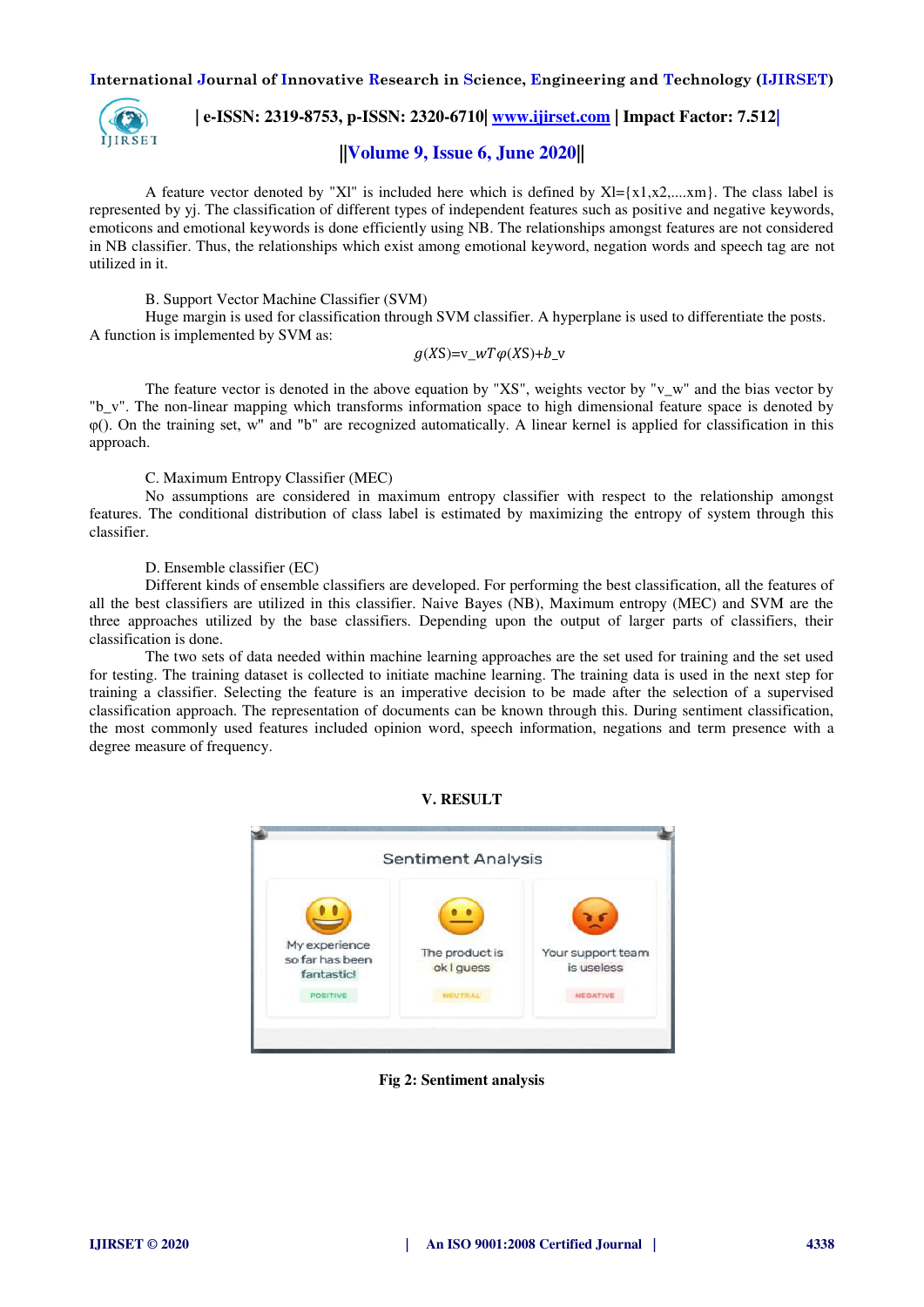

 **| e-ISSN: 2319-8753, p-ISSN: 2320-6710| [www.ijirset.com](http://www.ijirset.com/) | Impact Factor: 7.512|**

**||Volume 9, Issue 6, June 2020||** 



**Fig 3. Data gathered from the analysis 0f product reviews** 

The accuracy value represents the percentage of test texts which were classified correctly by the model. In this we have used two approaches, the first approach is using the "Naive Bayes (NB)" method and the other approach using the "Support Vector Machine (SVM)".

Training dataset is provided using API.

|                          | Reach: Organic / Paid                                                                                                                |                     |                  | <b>Post Clicks</b> | Reactions, Comments & Shares |
|--------------------------|--------------------------------------------------------------------------------------------------------------------------------------|---------------------|------------------|--------------------|------------------------------|
| <b>Published</b>         | Post                                                                                                                                 | <b>Type</b>         | <b>Targeting</b> | Reach              | <b>Engagement</b>            |
| 10/18/2016<br>1:30 pm    | Dive into how brands annoy their customers on social me<br>dia and what that means for your bottom line. http://bit.ly/              | $\mathcal{S}$       | $\Theta$         | 190                | $\overline{0}$               |
| 10/18/2016<br>$11:45$ am | It's all about your community, and CMX Summit West is a<br><b>Taxab</b><br>n opportunity for you to step back, soak in knowledge, me |                     | $\Theta$         | 271                | $\frac{0}{0}$                |
| 10/18/2016<br>10:24 am   | A comprehensive look at how banks and financial instituti<br>ons can become more social on social media.                             | $\mathcal{S}% _{0}$ | $\Theta$         | 498                | 9<br>ł                       |
| 10/17/2016<br>3:30 pm    | 57.5% of people who follow you on social media are likely<br>to buy from your brand. Take advantage of this stat: http://            | ŝ                   | $\Theta$         | 906                | 10<br>$\overline{7}$         |
| 10/17/2016<br>12:00 pm   | Meet the new report in town!                                                                                                         | $\mathcal{S}% _{0}$ | $\Theta$         | 1.2K               | 19<br>9                      |

**Fig 4 : Performance Metrics** 

| Correctly        | 53    | 60.92% |
|------------------|-------|--------|
| classified posts |       |        |
| Incorrectly      | 34    | 39.08  |
| classified posts |       |        |
| Mean Absolute    | 0.34  |        |
| error            |       |        |
| Root mean        | 0.438 |        |
| squared error    |       |        |

1. SVM

 **Fig 5. SVM Measures**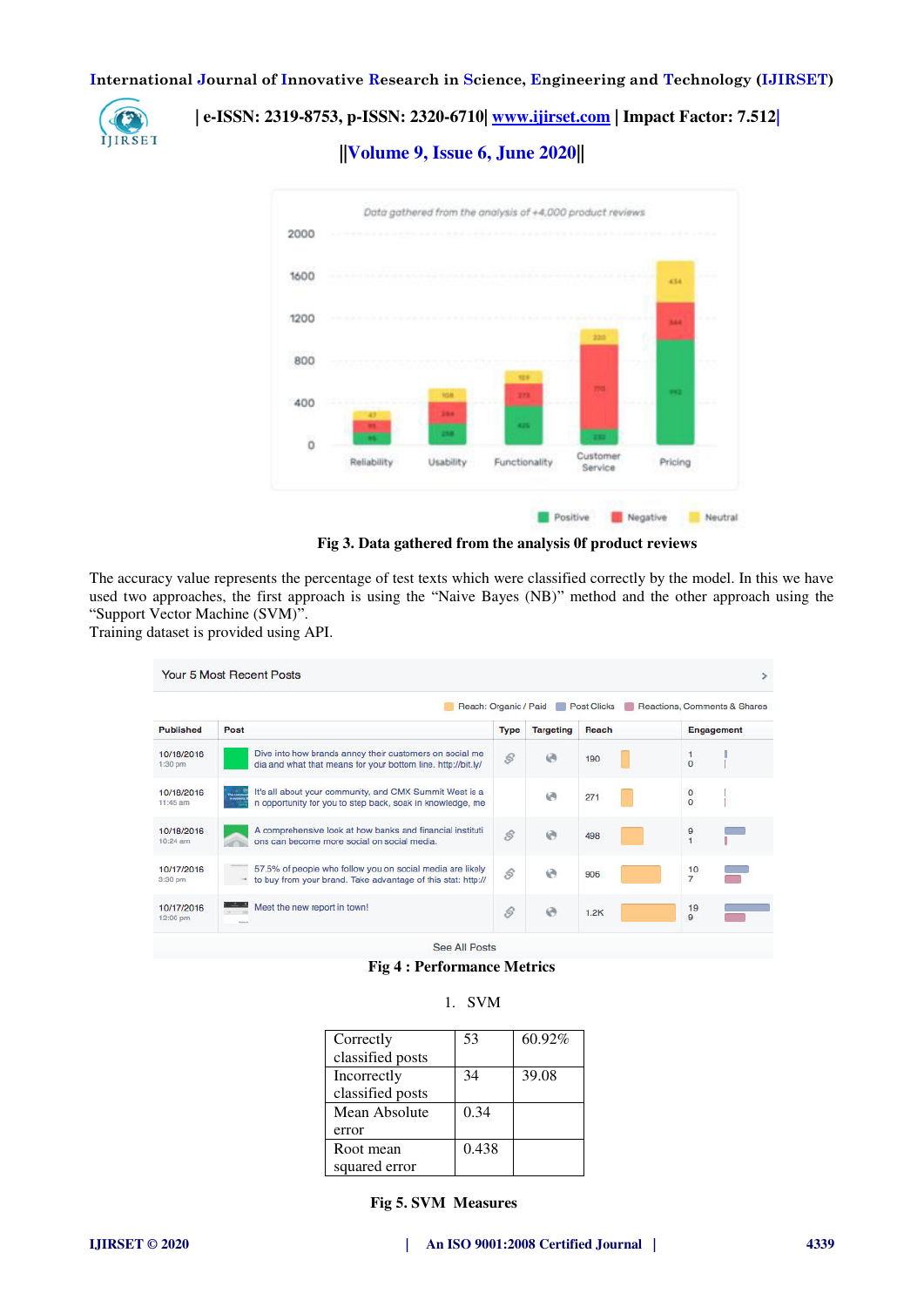

# **| e-ISSN: 2319-8753, p-ISSN: 2320-6710| [www.ijirset.com](http://www.ijirset.com/) | Impact Factor: 7.512|**

# **||Volume 9, Issue 6, June 2020||**

Accuracy: 90.6 %

Output Analysis:

| Weighted | <b>Precision</b> | Recall | <b>F-Measure</b> |
|----------|------------------|--------|------------------|
| Avg      |                  | 0.786  | 0.88             |
|          | 0.519            | 0.609  | 0.56             |
|          | 0.75             | 0.735  | 0.742            |
|          |                  |        |                  |
|          | 0.729            | 0.709  | 0.716            |

## 2. Bayes Classifier

| Correctly        | 49     | 45.3704% |
|------------------|--------|----------|
| classified posts |        |          |
| Incorrectly      | 59     | 54.6296% |
| classified posts |        |          |
| Mean Absolute    | 0.4262 |          |
| error            |        |          |
| Root mean        | 0.4617 |          |
| squared error    |        |          |

#### **Fig 6. Bayes Measures**

Accuracy: 70.9 %

Output Analysis:

| Weighted | <b>Precision</b> | Recall | <b>F-Measure</b> |
|----------|------------------|--------|------------------|
| Avg      |                  |        |                  |
|          |                  | 0.043  | 0.083            |
|          | 0.69             |        | 0.817            |
|          | 0.813            | 0.728  | 0.629            |

| <b>Methods</b>        | <b>Accuracy</b> |
|-----------------------|-----------------|
| <b>Implemented</b>    |                 |
| Naive<br><b>Bayes</b> | 70.9            |
| Classifier(NB)        |                 |
| Vector<br>Support     | 90.6            |
| Machine(SVM)          |                 |

Analysis is measured using the following parameters:

T\_P: True Positive: Positive correctly recognized as Positive. F\_P: False Positive: Negative incorrectly recognized as Positive. T\_N: True Negative: Negative correctly recognized as Negative. F\_N: False Negative: Positive incorrectly recognized as Negative.

Accuracy denotes the proportion of the correct result. Accuracy (AC) =  $(T_P+T_N)/(T_P+F_P+T_N+F_N)$ 

Accuracy: The Accuracy is used to calculate the overall correctness of the model and it is calculated as the ratio of the sum of correct classifications and the total number of classifications, as determined using the equation:  $Accuracy (AC):T_P+T_N_T-P+F_P+T_N+F_N+F_N$